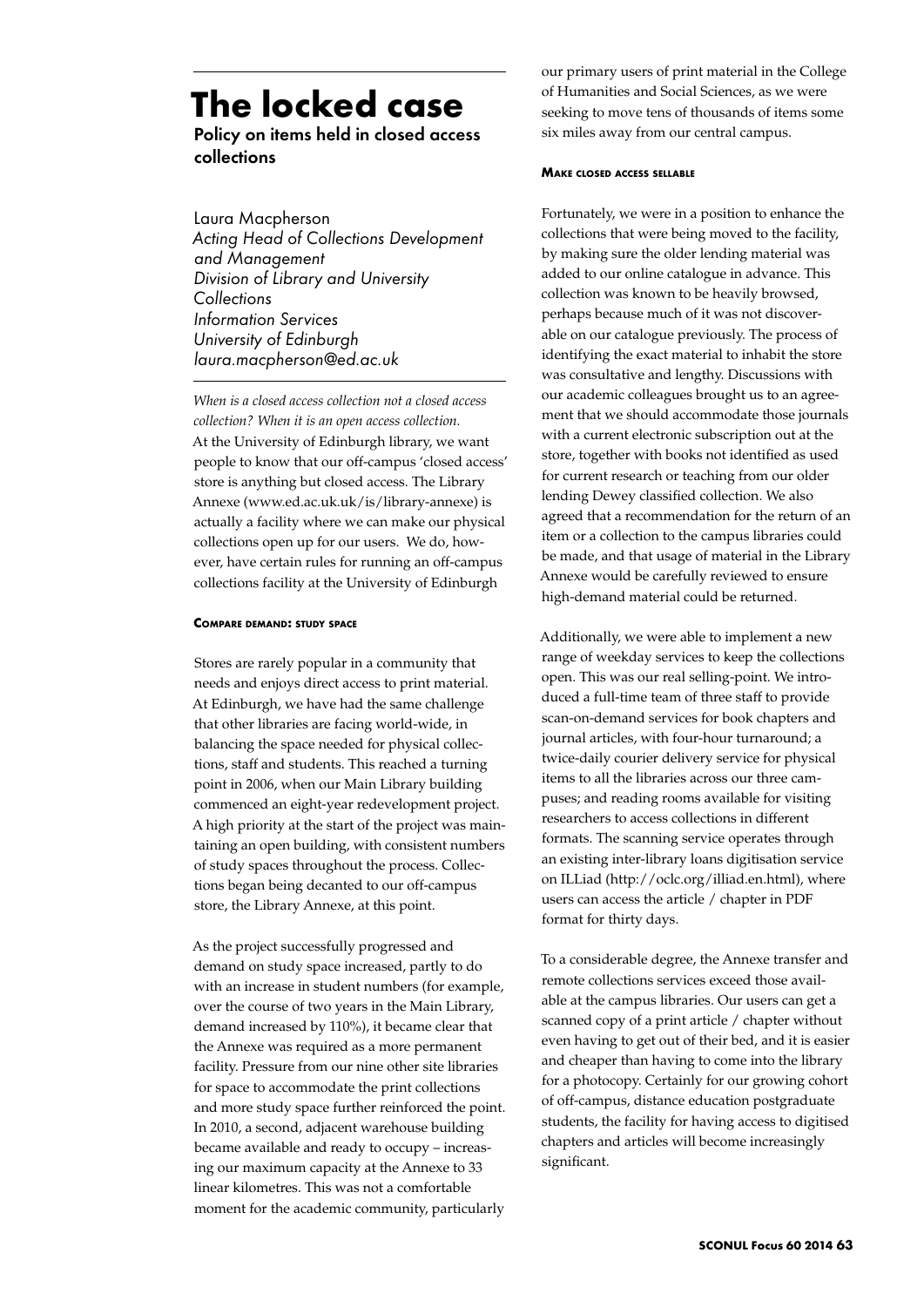#### **Continue to develop services and communicate**

Feedback on our services have been very positive, and conversations about the Library Annexe are no longer strained, as they once were. We host an annual Library Annexe Service Development Group meeting with a range of stakeholders; frequently update the community through our committees and on our blog (http://libraryblogs. is.ed.ac.uk/annexe/).

The recent revision of our Library Collections Policy (http://www.ed.ac.uk/ schools-departments/information-services/ about/policies-and-regulations/operationalpolicies/collections) sets out the priorities for closed access collections, and this statement has been uncontroversial, as the Annexe facility and services have become mainstream:

The most heavily used print General Collections are openly accessible and located where they can best be utilised by the greatest concentration of users.

- • Items in store will have demonstrated lower usage than the centrally located collections.
- • Stored items remain available through appropriately managed request and delivery services.

Additionally, we have kept to our promises and remained watchful of the demand on the collections and services at the Annexe. In 2013, we were in a fortunate position to have additional shelving space available in our Main Library and we decided to return the highest demand section of material in the Library Annexe to this open access space – our social sciences sequence from the older lending collection. We have also paid attention to demand across our Special Collections and Inter-Library Loans teams for theses, and in late 2012, launched a pilot in-house digitisation-ondemand service for theses held in the Annexe.

This particular service further opens up the closed access collections as it feeds into our institutional repository, the Edinburgh Research Archive (ERA – https://www.era.lib.ed.ac.uk/). Enquirers make contact with our Centre for Research Collections (http://www.ed.ac.uk/is/crc), where they identify the thesis they wish to have digitised, make the payment which is a set fee for any size of thesis, and which is delivered within twenty working days by a file transfer protocol through email. After a period of time, and checking for

embargo notices, the digitised copy is then made available freely in ERA in line with our current policy on thesis submission (http://www.ed.ac. uk/schools-departments/information-services/ research-support/publish-research/scholarlycommunications/requirements). This new service has had dual benefits for the community, and the theses we have made openly available online have been accessed on numerous occasions as a result – something that does not happened in print to the same degree.

# **Do not try to predict the future, develop the future**

Our current challenge with the Library Annexe is unfortunately that same old one of limited space. We could not have predicted that the demand for study space in our libraries would ever be so high when we first moved into our Annexe. Our student numbers have increased by over 25% in five years, and we have sought to create a corresponding equivalent of additional study spaces in the Main Library. Additionally, we could not have predicted the growth in physical collections, when our electronic collections have developed exponentially. We have been fortunate enough to have acquired a number of unique print special collections, archives and artworks over the last few years, as well as ingested material as a result of campus capital projects and institutional mergers. The result is that the capacity at the Library Annexe will be exceeded at some point within the next three to five years. And that is in the context of an ongoing process of strategic collection rationalisation across our library facilities.

Acknowledging this, the university has awarded funding for a feasibility study on the future of the facility and anticipated service requirements. The library is confident that an adequate case can be made for an enhanced and enlarged service for the next twenty years, able to afford an increasing array of study space on campus whilst physical collections grow (albeit, overall, more slowly, focusing on collections that are rare or unique, in a variety of formats).

In response to the feasibility review, we shall be extending the use of offsite storage to encompass the movement of staff in ways that enhance collections and free up study space. This approach will be transformative for the library, taking the Annexe to the next stage of being a vibrant, multi-purpose service. Already the 'closed access' collection is strengthening links between sites and bringing teams together, while also uniting collections of various disciplines so that they can be